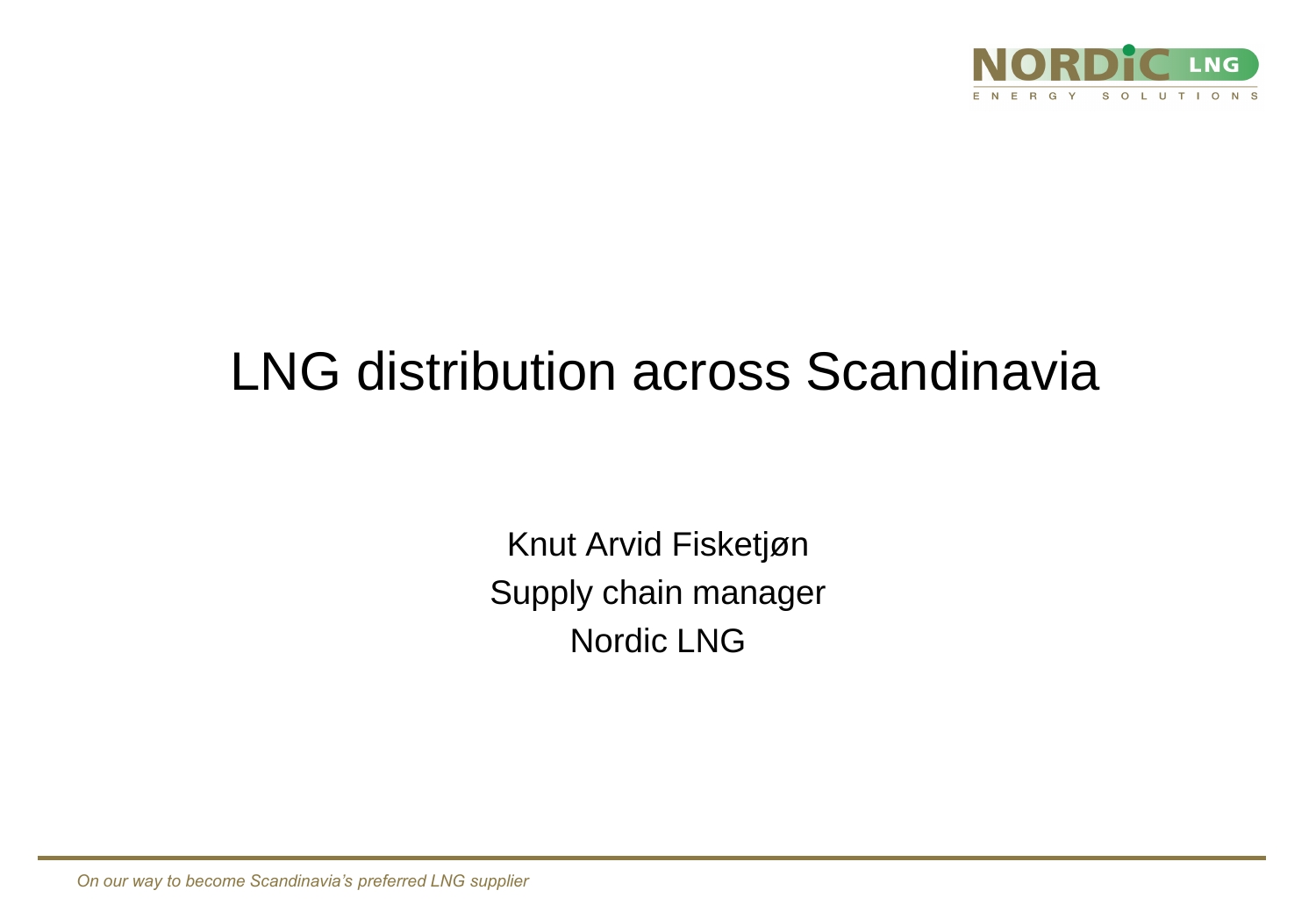### Skangass small scale LNG plant



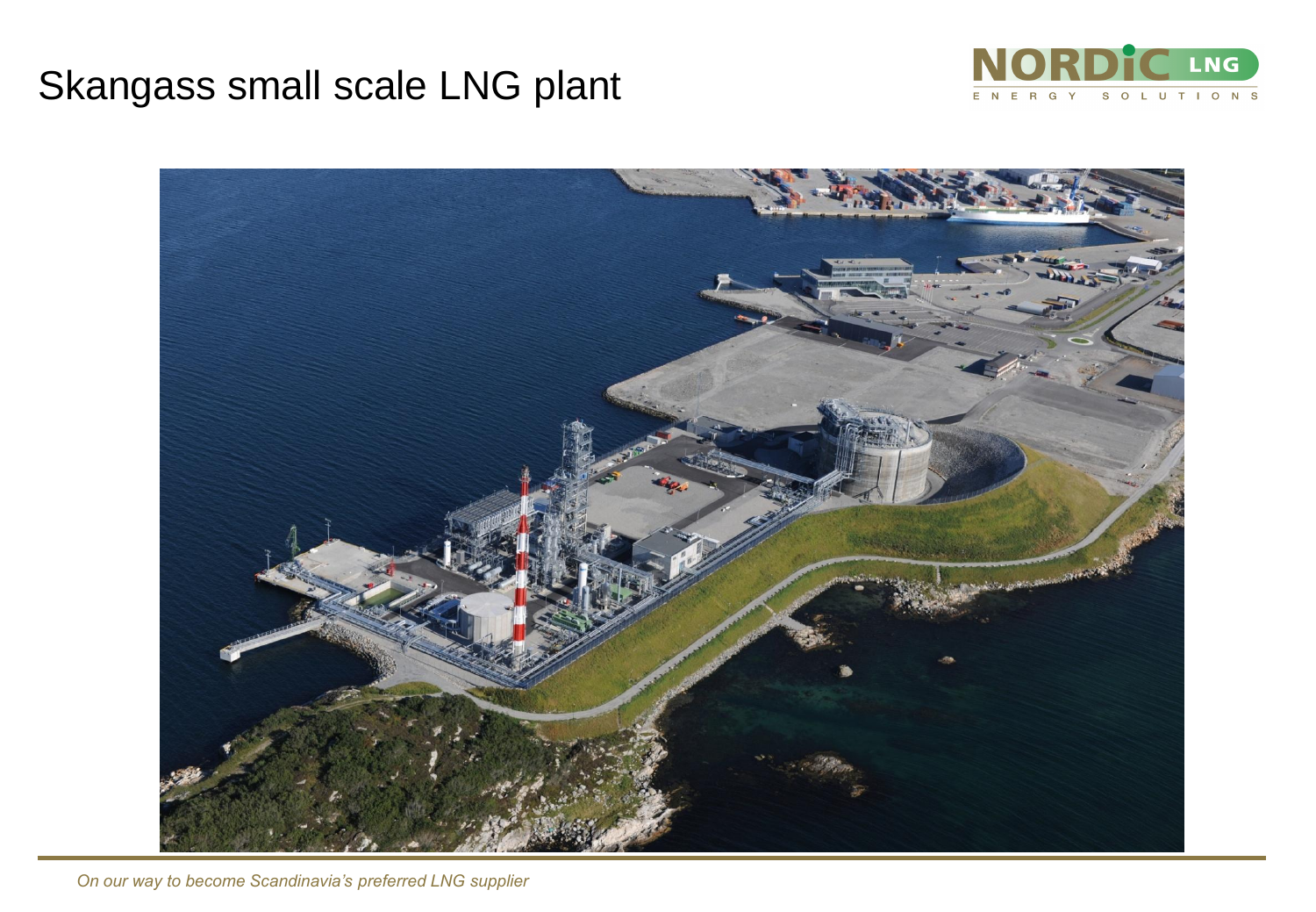

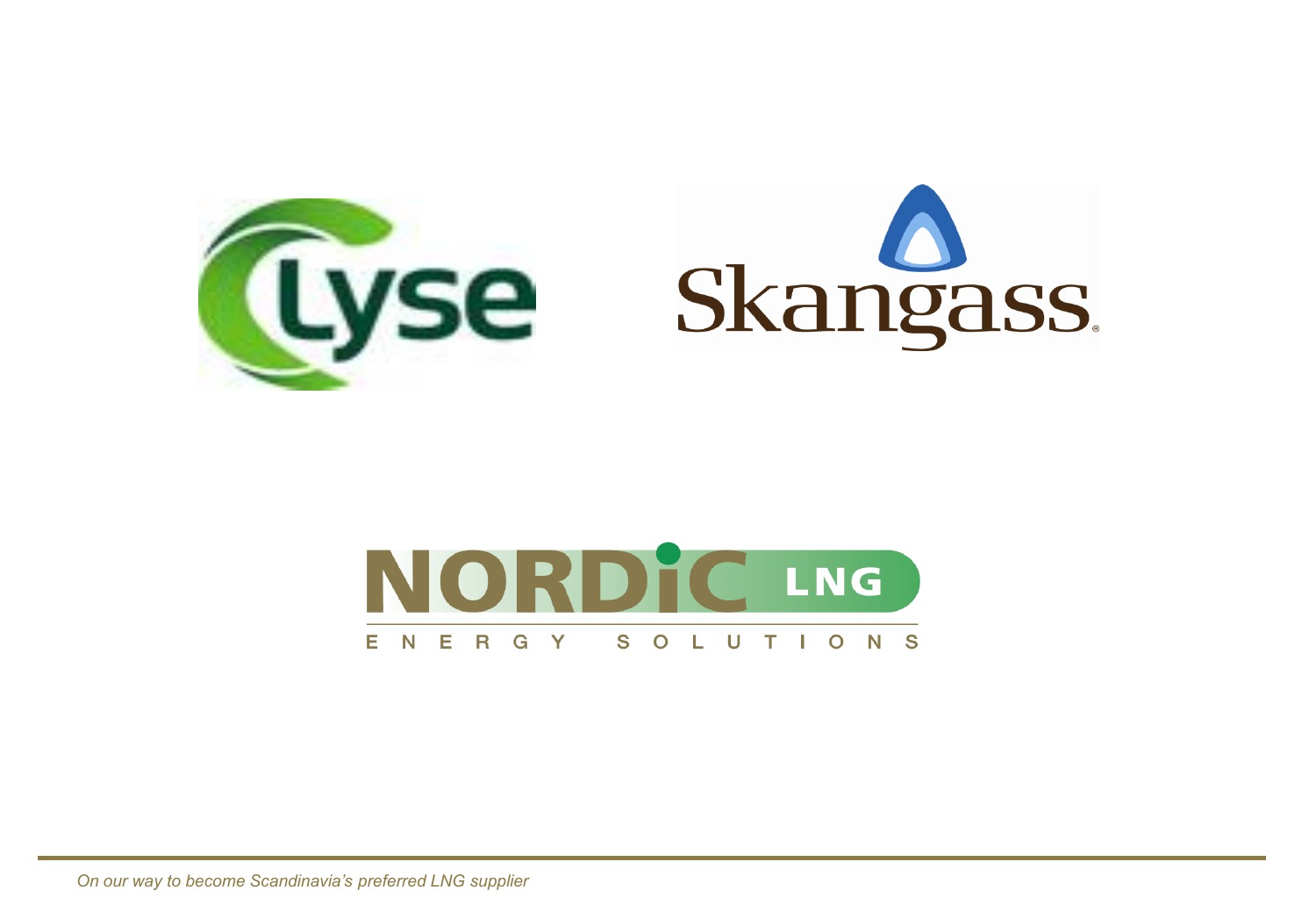

### Nordic LNG

- Production capacity of 300 000 tpa LNG
	- Located near Stavanger west coast of Norway
	- Terminal of 30 000 cbm
- Logistics based on
	- Small scale LNG ships 7 000-20 000 cbm back bone
	- Small scale LNG receiving terminals 6500-20 000 cbm
	- Trucking of LNG to end users
- Custody transfer
	- Between countries
	- Inside the supply chain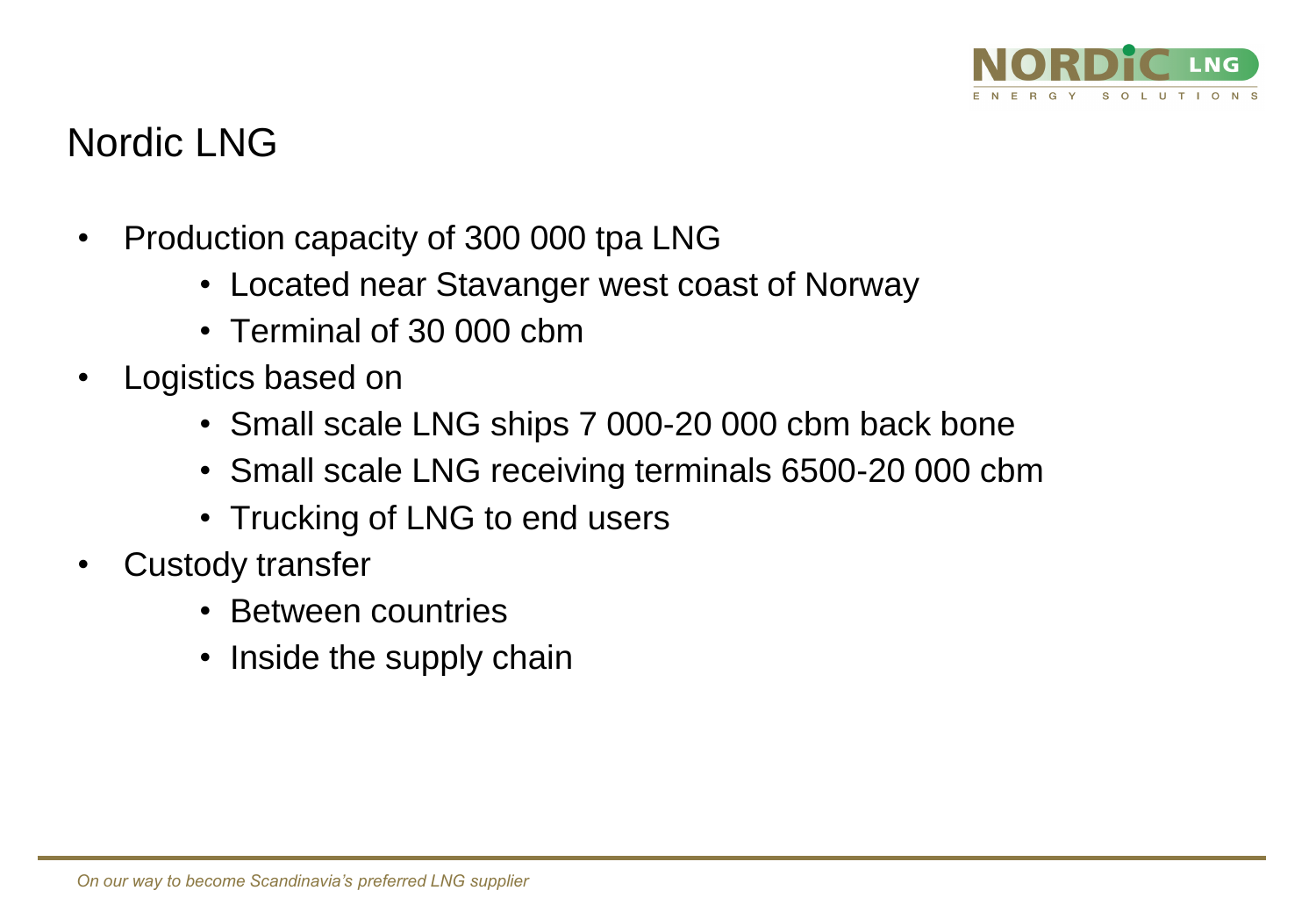## Central location



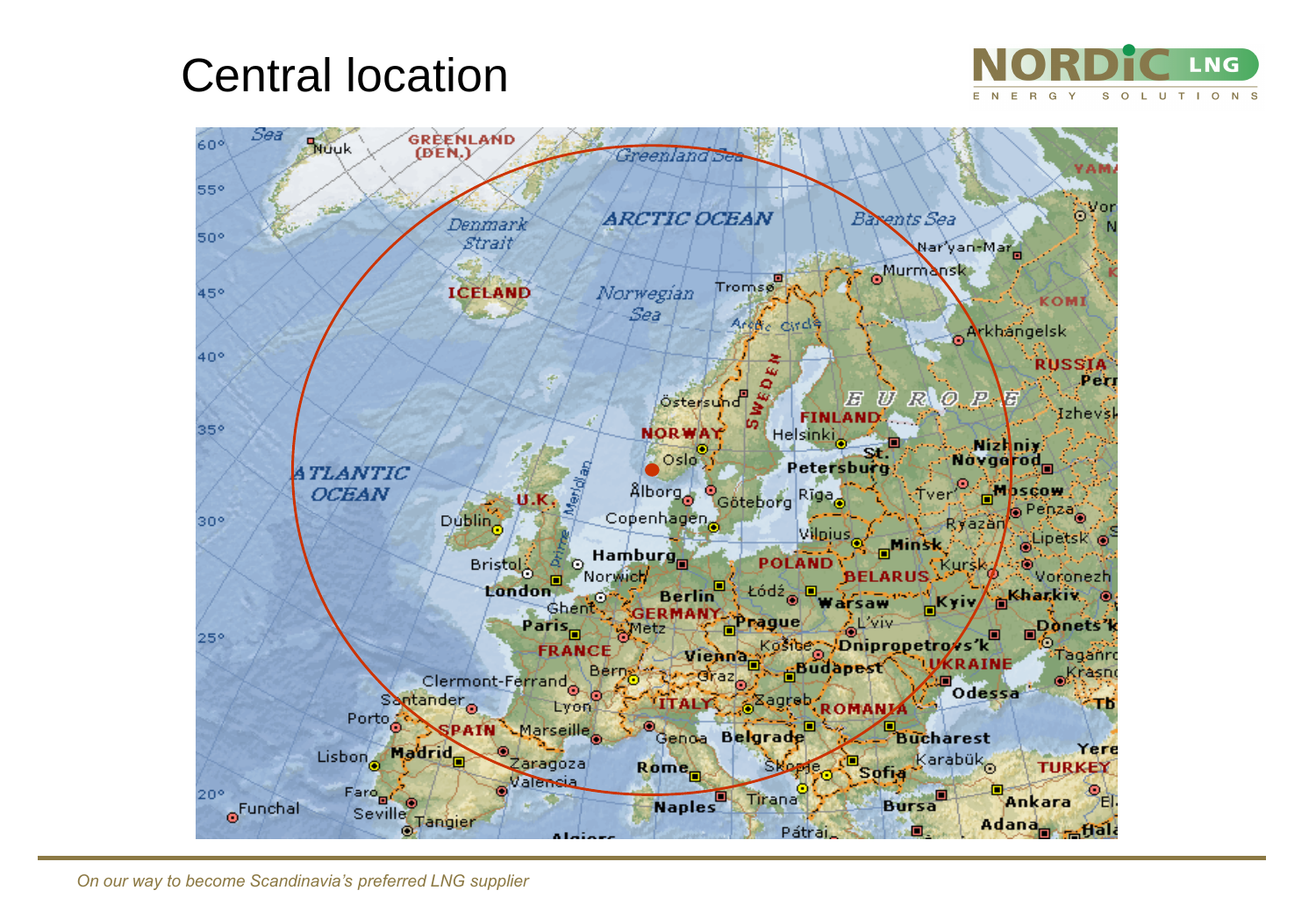## Supply chain



## from pipeline to customer storage

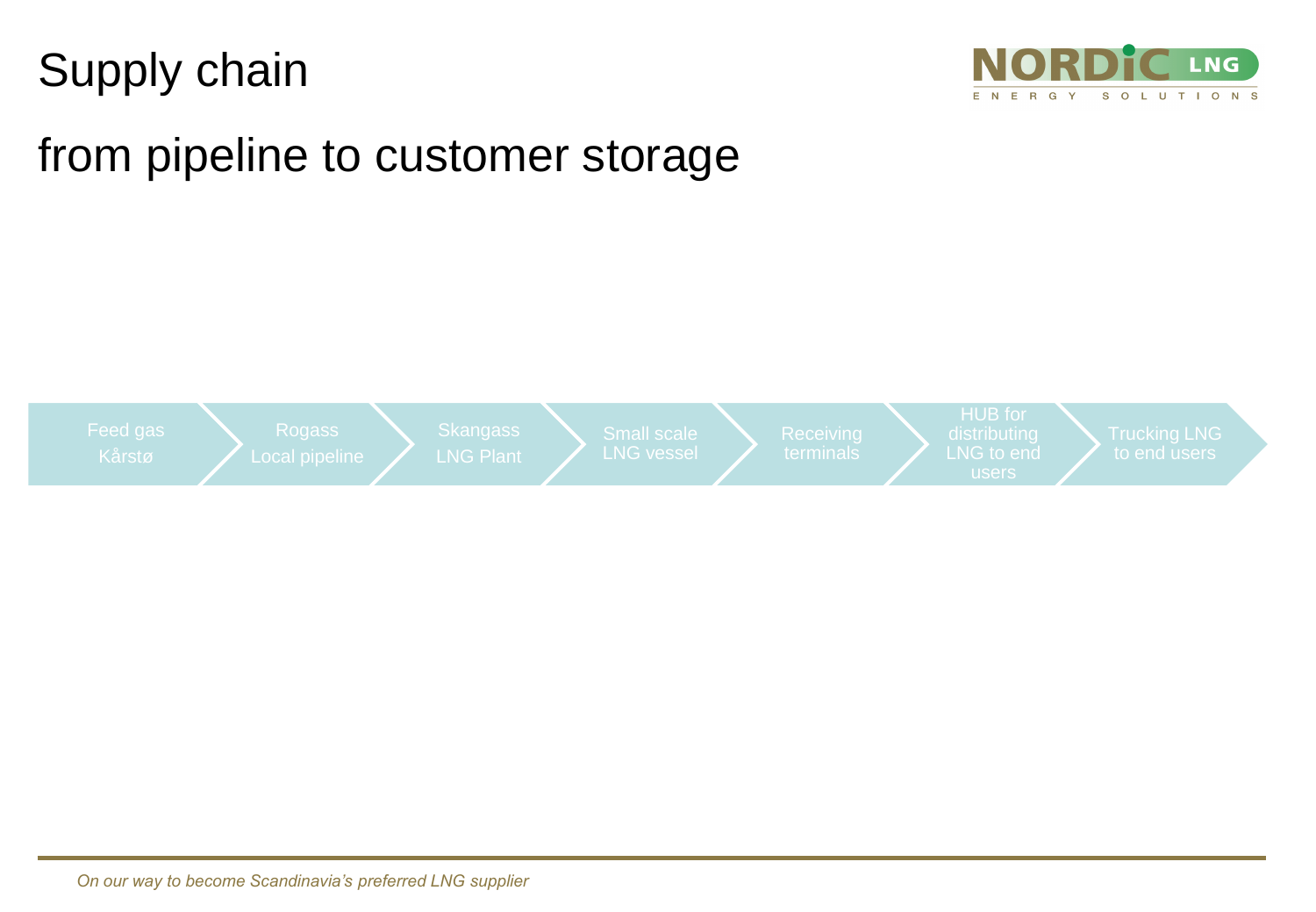### Supply chain



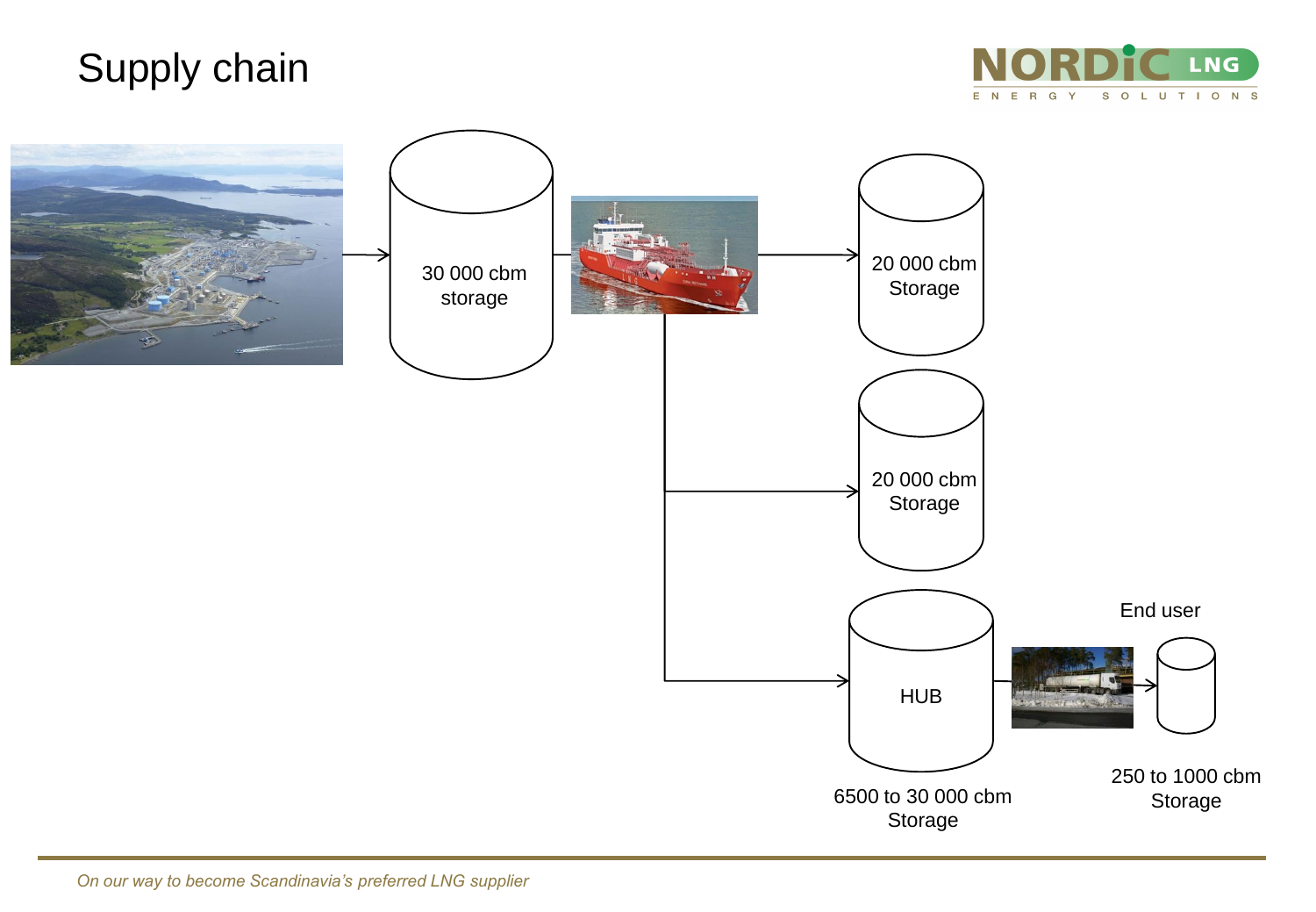Challenges for the supply of small scale



- Numbers of points for custody transfer
- Quality change trough the whole supply chain
- Suitable measuring of quality
	- Trucks
	- LNG terminal
- Suitable metering of quantity
	- Trucks
	- LNG terminal
- Different rules and regulation for tax etc in the NWE.